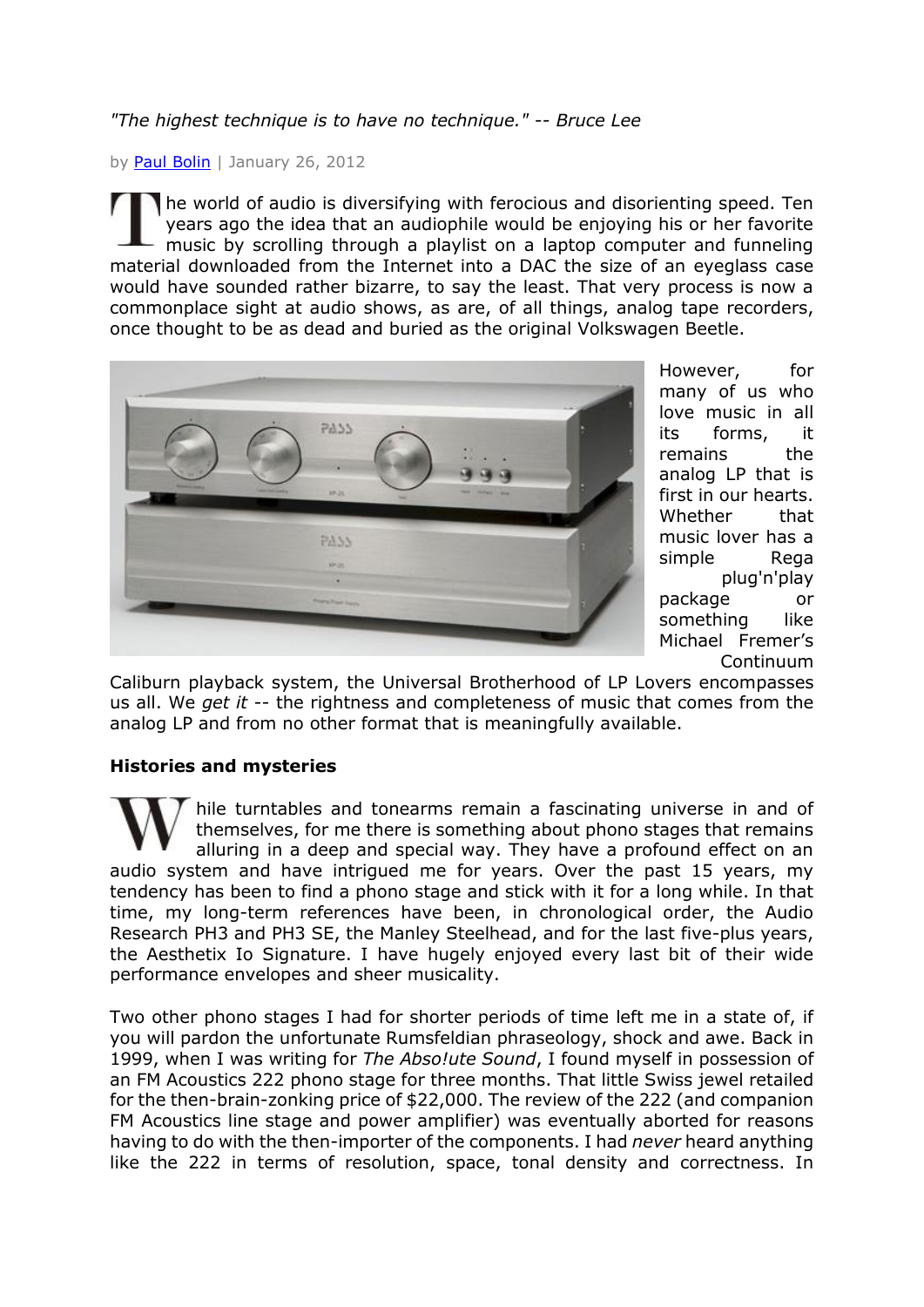retrospect, I was glad I didn't have to write about it, because at the time I didn't have the context or descriptive vocabulary to describe what it did.

In 2003, I managed for a few weeks (through various connections in the audiophile world) to get my hands on the then-\$32,000 Boulder 2008 phono stage that Michael Fremer had reviewed for *Stereophile*. It was as unashamedly astonishing as the FM Acoustics had been. In addition to the things the FM Acoustics 222 did, the Boulder added the very odd sensation of, to borrow Mike's take on it, a ceaseless, continuous series of images that constantly renewed themselves and hung in the room with such palpability as to make me goggle, questioning my own ears and sanity. "Holography" starts to convey the sensation, but in a rather limited way. Seriously, it bordered on a low-level kind of psychedelic experience. Listening to the Boulder and the FM Acoustics phono stages, I felt like I imagine Einstein must have felt when his Theory of General Relativity began to coalesce in his mind: the implications of the reality were staggering.

On to the present. I had wanted to audition a Pass Labs component for a number of years, but for some reason the occasion never arose. After hearing the marvelous-sounding Pass Labs room at CES 2011, I decided that the time had come and that a phono stage was the component. Fortuitously, Pass Labs was happy to provide me with the subject of this review.

### **Material realities**

he XP-25 is a joint effort by Pass Labs founder (and genuine audio legend) Nelson Pass and his co-designer Wayne Colburn. Their stated intention was that "music must flow effortlessly from LP surface to the listener's ear." The XP-25 builds on the foundation established by the XP-15. There's no confusing the two, however. The XP-25 is a dual-chassis unit, with power supply and audio circuitry each contained in its own minimal, elegant, and superbly made aluminum chassis. The DIN-25 cable connecting the two chassis carries only power.

Contrasting with its smaller brother, the control unit allows for the connection and selection of two 'tables (or 'arm/cartridge combinations mounted on a single 'table) and provides, big as life on the front panel, precision-machined and engraved knobs for adjustment of gain, capacitive loading and cartridge loading. Pass Labs also thoughtfully provides, in addition to the input selector switch, a mute switch and a high-pass filter, useful if rumble is a problem.

Three different levels of gain are available: 53, 66, and 76dB (3dB less gain is available from the unbalanced outputs), as are nine loading options -- from 30 ohms to 47k. Lastly, capacitive-loading options range from 100 to 750pF; this will be of more immediate interest to moving-magnet and movingiron users, though Pass Labs

Lastly, capacitive-loading options range from 100 to 750pF; this will be of more immediate interest to moving-magnet and moving-iron users, though Pass Labs recommends that even moving-coil users experiment with different settings...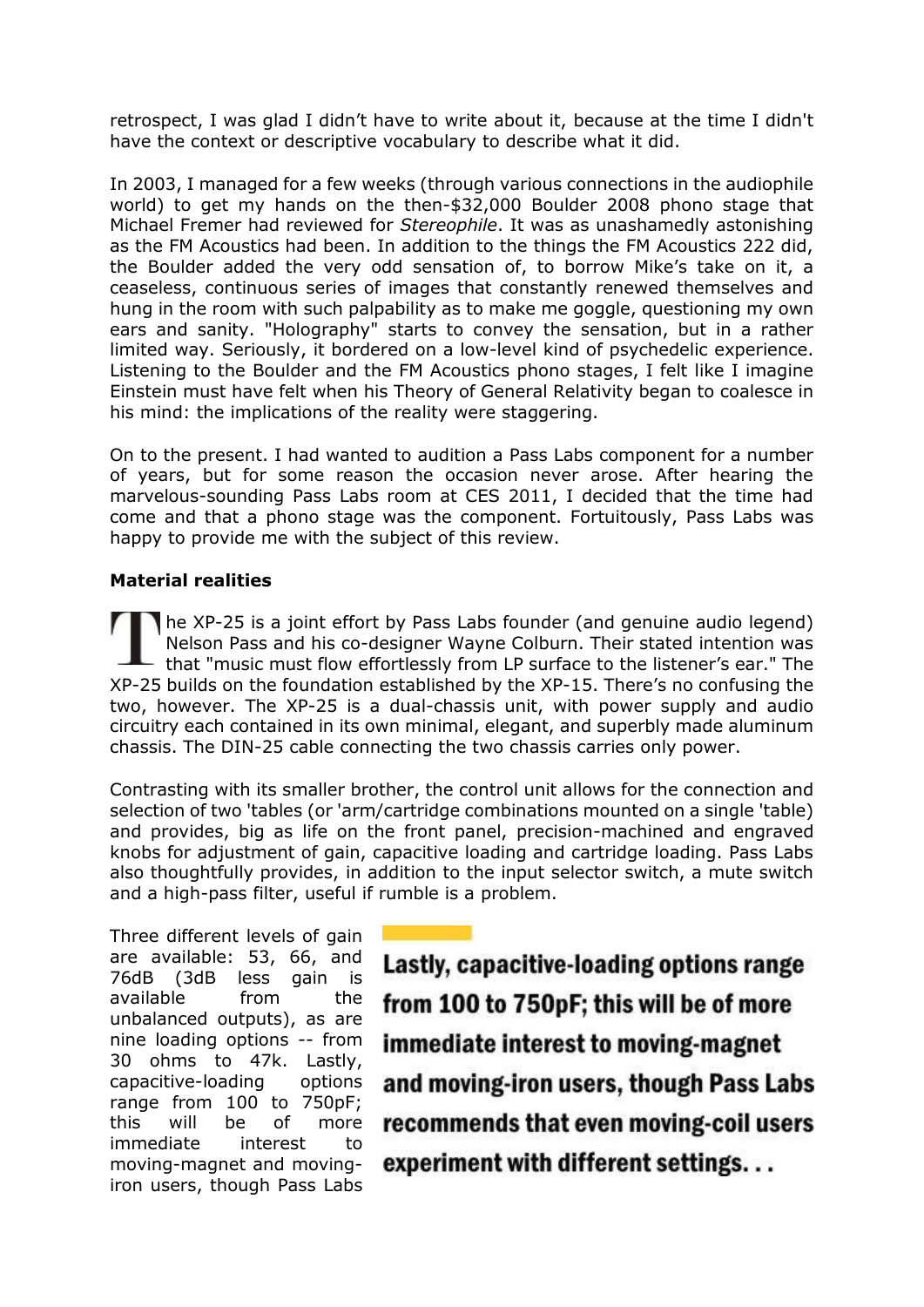recommends that even moving-coil users experiment with different settings, which I did to little detectable effect. Around back live the electrical connections: two sets of RCA inputs along with RCA and XLR outputs.

The XP-25's manual deserves more than a cursory description. It is well written in "normal," not technical, prose and provides a through overview of the Pass Labs methodology and design philosophy. It also provides a truly excellent overview of how to determine the best combination of gain and loading for moving-coil cartridges. Desmond Harrington, the president of Pass Labs, with whom I corresponded while the XP-25 was in transit, also owns a Dynavector XV-1s cartridge, which has been my reference for years. I began with -- and wound up permanently returning to -- his suggested values of 66dB and 100 or 160 ohms, with the latter providing just a dash more sparkle in the top octaves.

Installation was a snap: place on rack, connect cables, set gain/loading and *voila!* I must admit that I cheated slightly in one respect: the two chassis did not sit on separate shelves as my analog rack is a bit full. I did place three Nordost Titanium Sort Kones between power supply and audio boxes. As the eternally on XP-25 never gets more than slightly warm to the touch, ventilation isn't really an issue. A Nordost Odin power cord was used for all listening, as is the norm for my reviews.

Most solid-state components I've auditioned over the years have required a fairly substantial break-in period before revealing their best. Not the XP-25. If it changed at all -- I think it *might* have -- it did so only very slightly and in the first 20-40 hours.

### **Substance exists only in nothingness**

he first thing I noticed about the XP-25, even before turning to critical listening -- something it would be impossible *not* to notice -- was its preternatural, utter *silence*, like that of the Boulder and the FM Acoustics phono stages. In fact, it brought a new and enlightening meaning to the concept of intertransient silence. The reissue of Kraftwerk's *Trans-Europe Express* [Kling Klang STUMM 3055], through the XP-25, contained images that*popped* into the room, full blown, out of jet-black backgrounds. There are no acoustic instruments on this record, and the XP-25 tracked the often explosive transients of the synthesizers at what seemed to be the speed of light. Steven Morris's drums on Joy Division's "Heart and Soul," from *Closer* [Factory FACT XXV], had a sound so sudden that they sounded almost like gunfire.

Bass was always clean and controlled and as deep and powerful as the source material required. As Marc Mickelson pointed out in his [recent review of the Tidal](http://www.theaudiobeat.com/equipment/tidal_sunray.htm)  [Sunray,](http://www.theaudiobeat.com/equipment/tidal_sunray.htm) deep bass has to be more than merely present to convey a convincing sense of the size and shape of a space. It has to bloom naturally. This the Pass Labs did magnificently. The*Meistersinger* prelude from *Klemperer Conducts Wagner* [Angel 3610 B] was grounded by a profound, naturally powerful bass; I could feel the double basses and cellos moving massive amounts of air and defining the space in which the recording was made. Switching musical gears, Jack Casady's monumental bass guitar on Jefferson Airplane's live *Bless Its Pointed Little Head* [RCA LSP-4133] packed his legendary thunder in all its resplendence and made me appreciate once again his superb playing.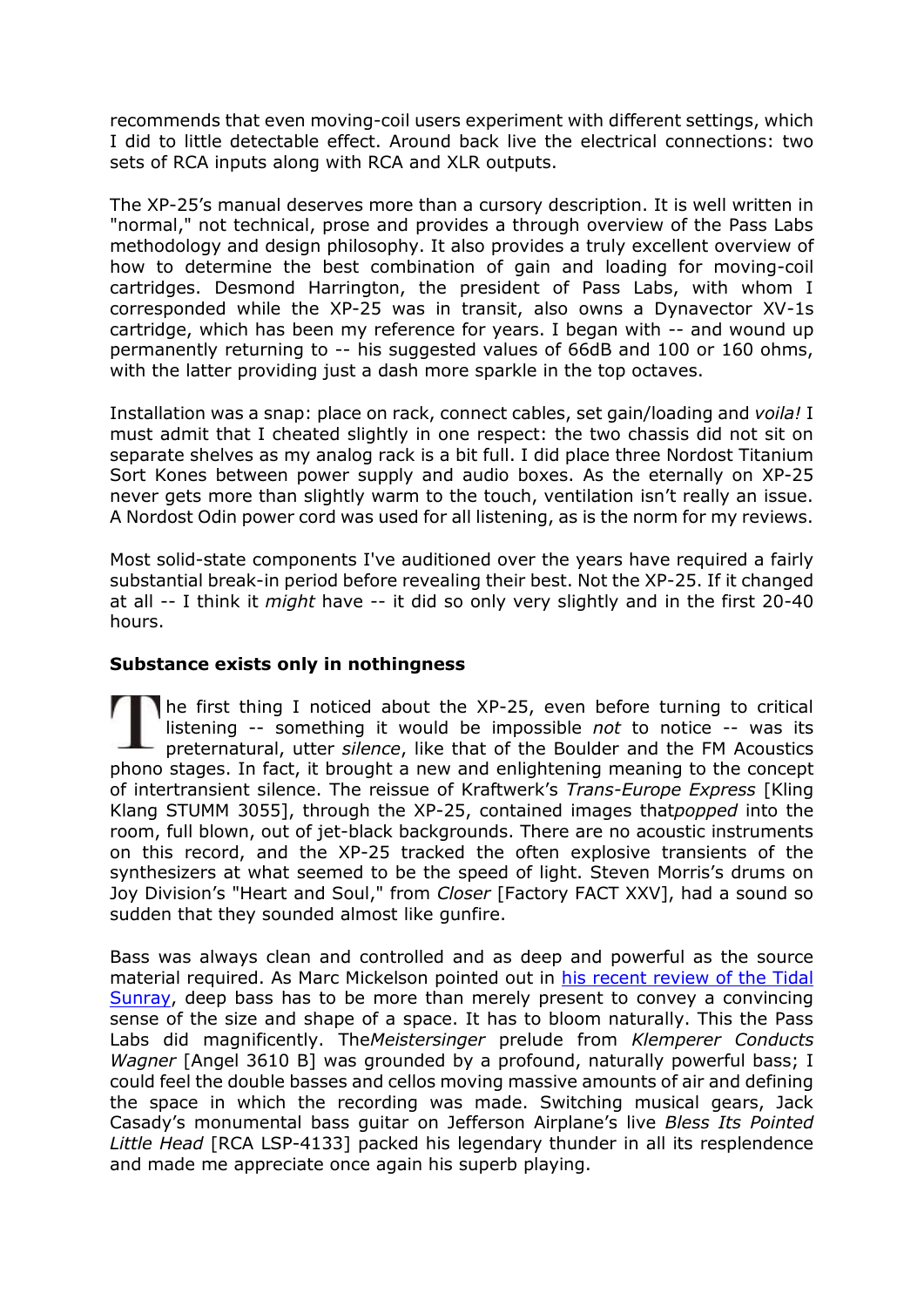The XP-25's midrange was sufficiently lifelike such that commentary is difficult. The strings on the *Meistersinger* had a marvelous sheen with no wiriness or edginess to be heard -- posh and plush while retaining top-shelf definition. Likewise, the strings on the classic Arthur Fiedler/Boston Pops traversal of Offenbach's *Gaîté Parisienne* [RCA LSC-2267] had a whipped-cream lusciousness and a dancing, rhythmic vitality. Nor was brass shortchanged. The Stan Kenton Band's *Rendezvous with Kenton* (rainbow label [Capitol ST 932]) was recorded live (back in 1957!), albeit with no audience, in the Rendezvous Ballroom in Balboa, California. The hall acoustic is powerfully present, and the rich moo of the massed trombones, the dense tones of chorusing saxophones, which always had just the right balance of reed and metal, and the trumpets' crispness and definition with no artificial sharpness were a wonder to behear. Timbrally the XP-25 was unimpeachable, and everything about the 18-piece band was harmonically present and flawlessly accounted for. Similarly, "Sorta Blue" and "Dreamsville" from Henry Mancini's *Music From Peter Gunn* (RCA black dog [RCA LSP-1956]) were creamy and delectable. Pete Townshend's acoustic guitars on "Behind Blue Eyes" from *Who's Next*[Track/Classic Records DL 79182] sparkled, as did Tim Renwick's classic Fender Stratocaster sound on Al Stewart's "Apple Cider Reconstitution" and "The Dark and the Rolling Sea" from *Modern Times* [Janus JSX 7012].

Voices were beyond reproach -- lively, textured and well variegated. Virginia Astley's fragile, almost little-girlish voice on "Some Small Hope" [WEA YZ107(T)] is surrounded by a crystalline ice forest courtesy of Ryuichi Sakamoto's synthesizers. It sounded delicate and sweet; when David Sylvian's mellow baritone enters, the contrast of the two voices was absolutely lovely. On a recording like Acoustic Sounds' spectacular 45rpm reissue of Dusty Springfield's*Dusty In Memphis* [Mercury/Acoustic Sounds APP 8214-45], the XP-25 revealed incidental details like Dusty's breathing and the incredible force of her voice when she really let loose on "The Windmills of Your Mind." The XP-25 had a completely natural quality: no strain, no stress, just fully fleshed-out music. The incomparable Sandy Denny was a nearly touchable presence on "Autopsy" from Fairport Convention's *Unhalfbricking* [Island ILPS 9102].

The XP-25's treble was as extended as that of any phono stage I have ever heard and totally grainless. Massed strings had perhaps the most lifelike sound I have heard from a phono stage. The Prelude to Act III and *Liebestöd* from Wagner's*Tristan und Isolde* (Skrowaczewski/Minnesota Orchestra [Vox Turnabout QTVS 34642]) has string

The shimmer of a live string section is in part a reflection of the fact that even the finest players cannot play in totally perfect unison at all times, which results in overtones that create that "shimmer."

sound that is utterly true to the character of Orchestra Hall -- hardly surprising given that it was recorded by the legendary engineer Marc Aubort. It was absolutely ravishing. The shimmer of a live string section is in part a reflection of the fact that even the finest players cannot play in totally *perfect* unison at all times, which results in overtones that create that "shimmer." Many components add a glamour of their own with a slight tilt in the upper mids and lower treble.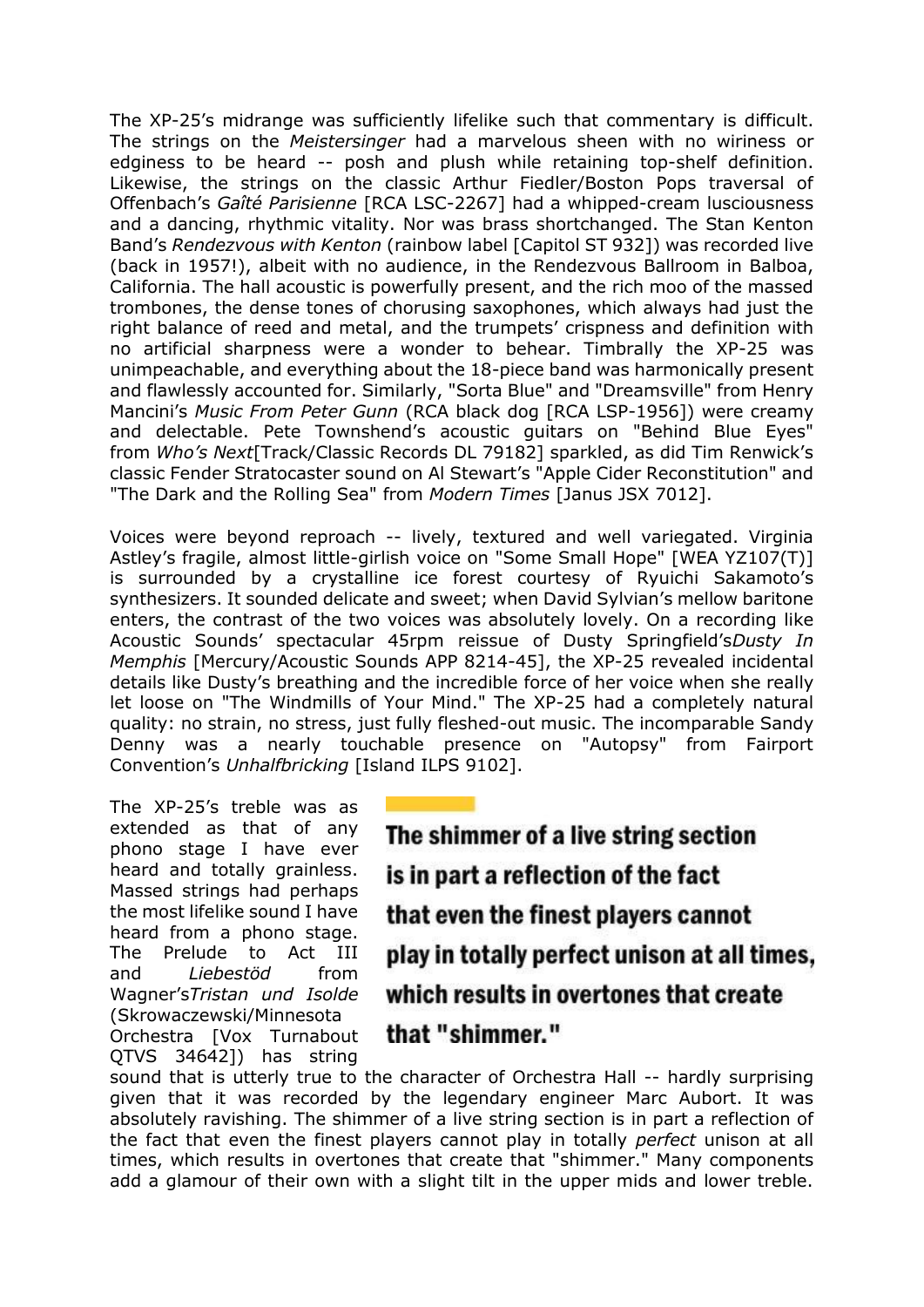Not the XP-25. It offered as much in the way of pure neutrality as the much more expensive Boulder and FM Acoustics components, and that is a *lot*.

Given that background silence it should be no surprise that the XP-25's dynamics are exceptional. Keith Moon's drums on "Won't Get Fooled Again," also from *Who's Next*, exploded out of my Wilson Sashas with hurricane force, as did Roger Daltrey's immortal scream. Big orchestral recordings had a majestic, force-ofnature quality. Equally impressive was the Pass Labs' remarkable subtlety with the English horn solo in the Prelude to Act III of *Tristan*. A single double-reed instrument was perfectly scaled and the slightest variations in level were tracked superbly.

Hearing a ridiculously complex studio recording like "The Adventures of Greggery Peccary" from Frank Zappa's *Studio Tan* [Warner Bros. DSK 2291] proved that while transparency is often sacrificed on the altar of timbral richness (and vice versa), this was not the case with the XP-25. Zappa crammed nearly every conceivable space with instruments, voices, and sound effects, all of which the Pass Labs phono stage revealed with effortless clarity. Pick one thing and focus on it or kick back and let Zappa's bottomless well of wit and musical invention wash over me -- the XP-25 let me do either with the greatest of ease. The XP-25's neutrality combined with its silence and dynamics to produce a transparency that was truly special. The tiniest of nuances were wholly knit into a presentation that was truly a single and unified thing.

Both the Skrowaczewski and Klemperer recordings I mentioned earlier can produce truly immense soundstages in both the lateral and front-to-back dimensions, and the XP-25 was able to create the details of spaces down to the last corner -- or mouse hole -- illuminating them with a clear and even light. The layering of the sections of the orchestra was exquisitely subtle and lifelike. The vast stage on *Peter Gunn* had so much air around each instrument that it can only be described as utterly luxurious. On a big rock recording like Siouxsie and the Banshees' "Wheel's On Fire" (English 12" 45 [Polydor/Wonderland SHEX 11]) the effect was just as spectacular. Whether naturally or artificially created, there was no soundstage too spacious for the XP-25 to render. At the other extreme, the Fairport Convention LP is a*very* intimate recording, and it was just that with the Pass Labs. Whatever spatial minutiae are engraved in the grooves will pop directly into the room if the rest of your system is up to what the XP-25 can deliver.

While many of the strengths I have described can be reduced to the terms of the audiophile vocabulary, the XP-25 has that special something that can only be described as *musical naturalness*. While on a Brahms kick, I listened to several versions of the

# The XP-25 has a fundamental

### clarity that always allowed the

## music to transcend the recording.

Fourth Symphony, one of them an *ancient* recording of Hans Schmidt-Isserstedt and the Symphony of the North German Radio Network [Vox STPL512.270]. This is the furthest thing from an audiophile recording I can think of; the acoustic gives something of the impression of a reverberant barn, and the perspective is distant. In spite of this, the XP-25 let me hear exactly what the conductor's vision of the work was. I then listened to Herbert von Karajan and the Berlin Philharmonic play the same symphony [Deutsche Grammophon 2721 002] and the differences were